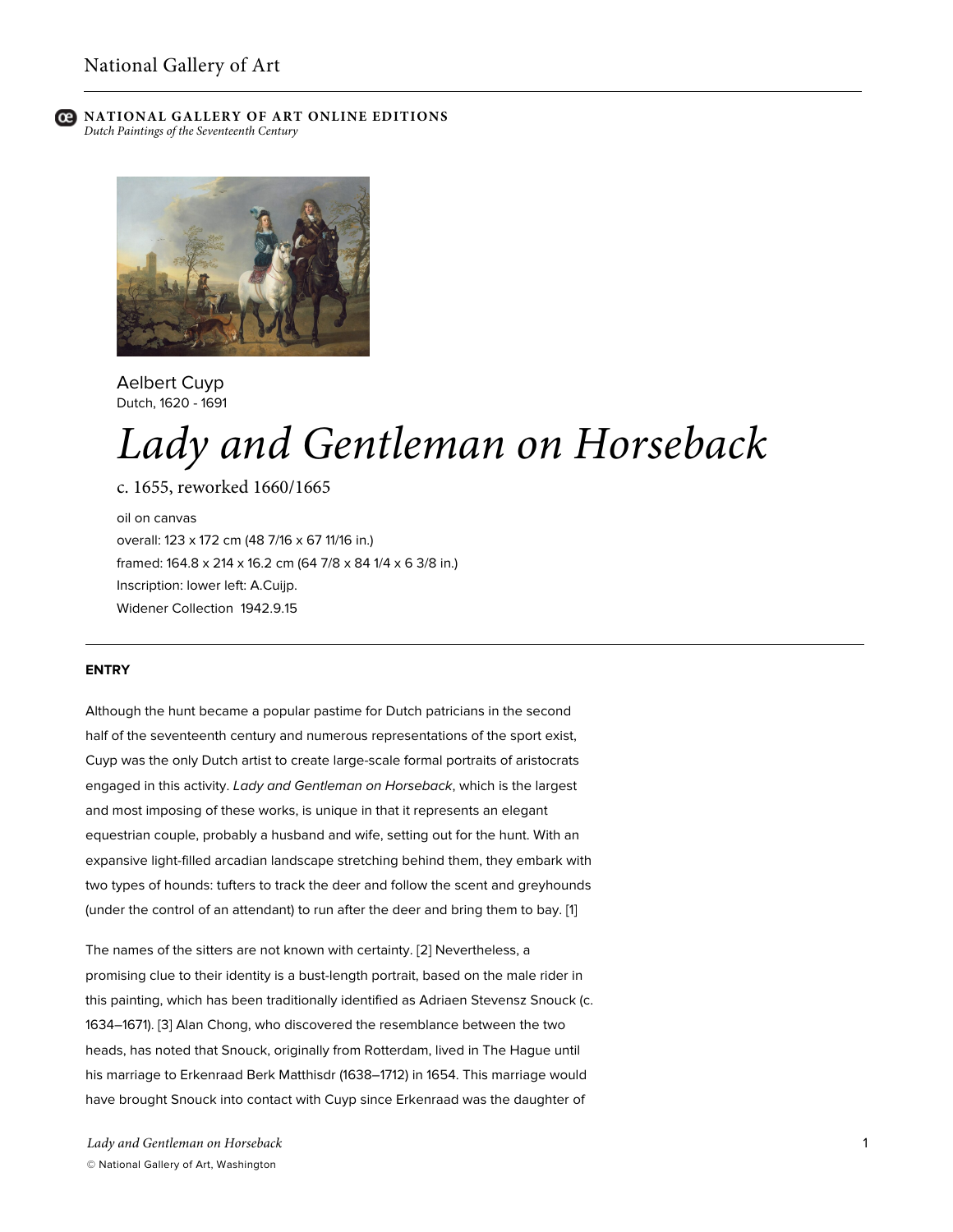Matthijs Berk, Raad-Pennsionaris of Dordrecht and an important patron of the artist. This theory may well account for the prominence given to the female sitter, who, resplendent in her gorgeous blue dress, is mounted on a white horse with a brilliant red and gold saddlecloth. [4]

Chong's identification of the sitters accords well with technical examinations of the painting. As is evident in the X-radiographs [see X-radiography] [fig. 1], Cuyp Overpainted and changed major portions of *Lady and Gentleman on Horseback*. The man originally wore a hat and had shorter hair, and his collar lay flat on his shoulders. He also wore a military-style tunic-and-cape combination, adorned with braids and buttons (presumably gold). This costume, the overall color of which was apparently a brilliant red rather than the current brown, was in many respects similar to that worn by Jan Six in Rembrandt's famous portrait of 1654, in the Six Collection, Amsterdam.

The woman's costume was also substantially changed. Her hat was a different shape and its feather sat farther back on her head; her dress fit more loosely and seems to have fallen over the right flank of her horse; and instead of her fairly low, elegantly gathered neckline, Cuyp originally had painted a plain flat collar that covered the woman's shoulders. The costume was comparable to that seen in Bartholomeus van der Helst (1613–1670)'s 1654 portrait of Abraham del Court and Maria del Keerssegieter [fig. 2]. From the stylistic characteristics of the outfits in *Lady and Gentleman on Horsebac*k, one can conclude that Cuyp painted the original version in about 1654–1655. As this probable period of execution coincides with the 1654 date of the marriage of Adriaen Snouck and Erkenraad Berk, it is possible that Cuyp received the initial commission to commemorate that event.

Aside from making changes in the figures' costumes, Cuyp also substantially modified the mood of the painting by altering the woman's pose and the arrangement of figures in the landscape. The woman originally assumed a less demure position, with her right arm extended, presumably to hold the reins tightly. This gesture would have given her a more active appearance than is evident in the final version. The background was also more dynamic. Instead of the two greyhounds and the young attendant walking behind the riders, Cuyp originally included five running greyhounds and a somewhat larger young man in red socks running with them. [5] The juxtaposition of the portraits and the background figures would thus have been similar to that seen in the painting of the Pompe van Meerdervoort family in the Metropolitan Museum of Art. [6] Finally, the landscape also sloped in front from the left, and Cuyp may have made changes to the fanciful

*Lady and Gentleman on Horseback* © National Gallery of Art, Washington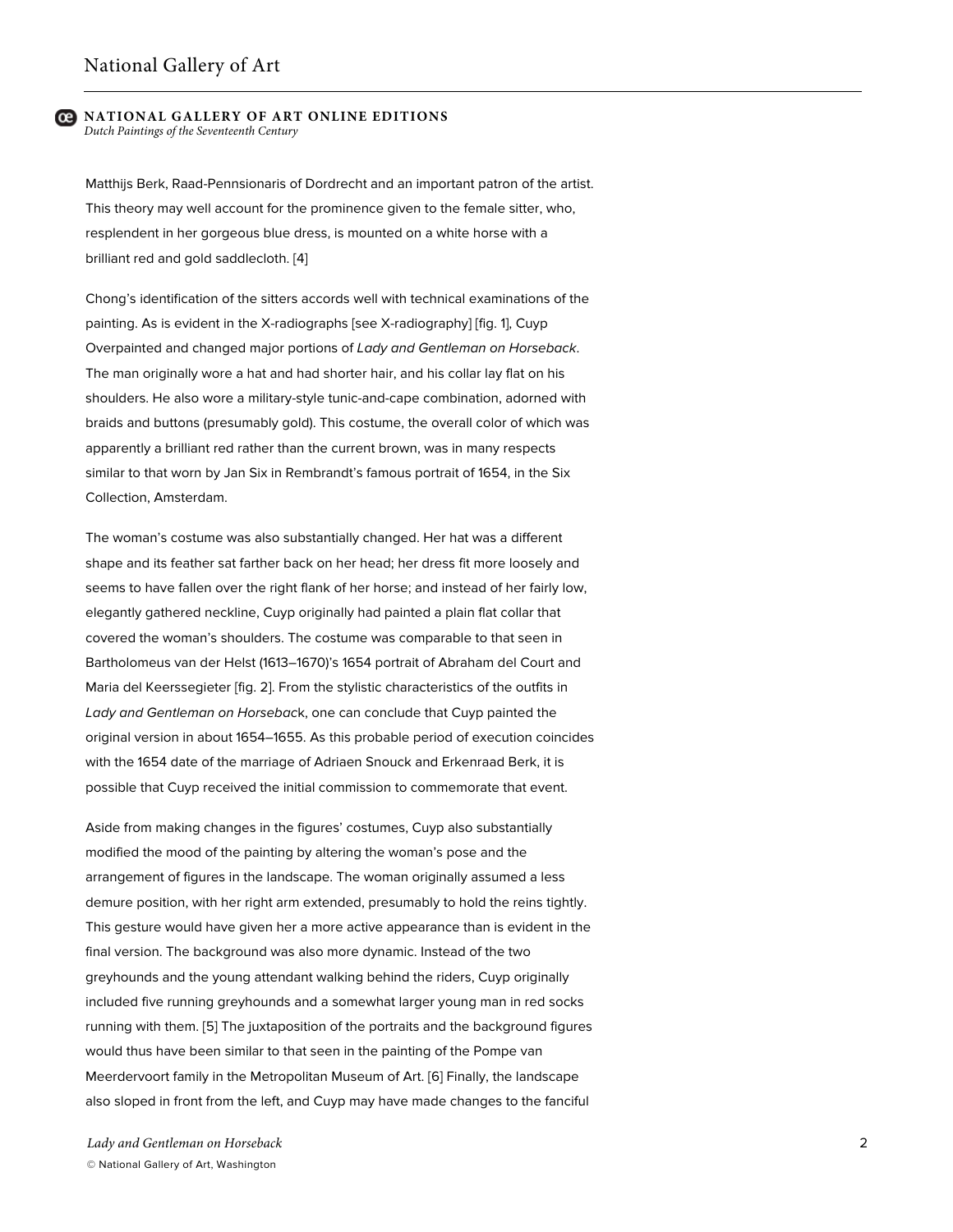castlelike building at the far left.

Although no specific symbolism relating to marriage exists in the painting, the hunt as a theme was metaphorically linked with the game of love. [7] Also, the large burdock leaves in the foreground were frequently associated with love. [8] Cuyp had a special fondness for this plant and included it in the foreground of a number of his paintings. [9] In most of these works the symbolic associations of the burdock leaf seem irrelevant to the meaning of the painting, but in this instance, with the dog calling attention to the plant's presence, Cuyp may have intended to convey its symbolic associations.

The remarkable revisions in the painting suggest that the patrons were dissatisfied with the original composition. One may speculate that the activity of the hunt distracts from the formal character of the double portrait. The substantial modifications in costume, however, also indicate that the sitters wanted to update their image. For example, the male rider's dignified brown jacket crossed by a sash and his long, wavy hair worn falling over the shoulders only came into vogue in about 1660. Cuyp's patrons may also have desired a more refined style of portraiture than the artist had provided in his initial version. Indeed, these portraits are remarkably elegant for Cuyp, who is not noted for his nuanced modeling of the human form. Their style reflects that of Nicolaes Maes (Dutch, 1634 - 1693), who after returning to Dordrecht in the mid-1650s initiated a new fashion of portraiture in his native city patterned on the model of Sir Anthony van Dyck (Flemish, 1599 - 1641). Maes' Dordrecht portraits capture the elegant, aristocratic aspirations of a society that had begun to fashion itself after French styles of dress and decorum, and Cuyp clearly learned from this example.

Arthur K. Wheelock Jr.

April 24, 2014

#### **COMPARATIVE FIGURES**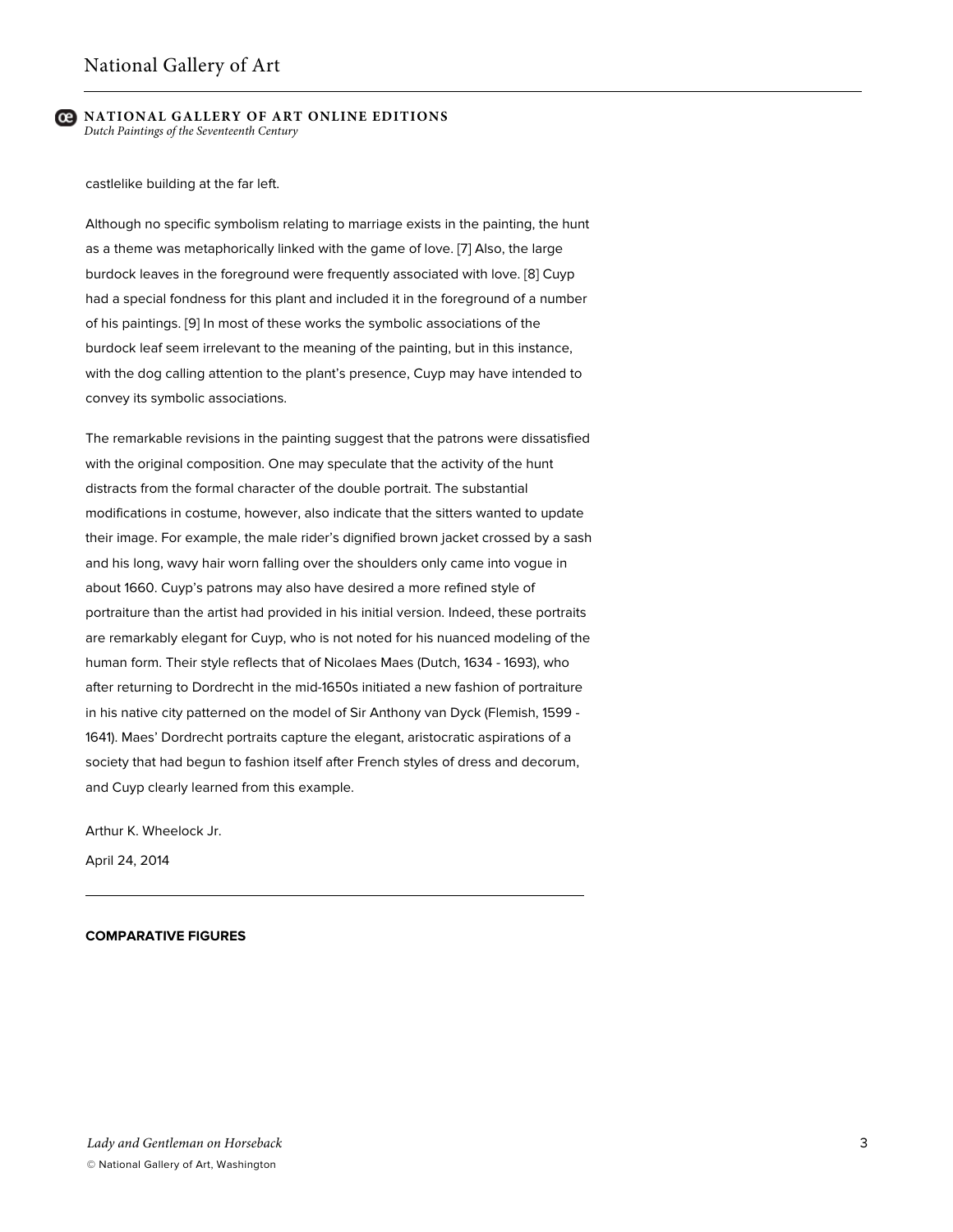

**fig. 1** X-radiograph composite, Aelbert Cuyp, *Lady and Gentleman on Horseback*, c. 1655, reworked 1660/1665, oil on canvas, National Gallery of Art, Washington, Widener Collection, 1942.9.15



**fig. 2** Bartholomeus van der Helst, *Abraham del Court and His Wife Maria de Kaersgieter*, 1654, oil on canvas, Museum Boijmans Van Beuningen, Rotterdam. Photo: Studio Tromp, Rotterdam

## **NOTES**

- [1] Ann P. Wagner, a graduate student at the University of Maryland, provided valuable information about the character of these hounds. For further information, see Anthony Dent, *Horses in Shakespeare's England* (London, 1987), 128.
- [2] Stephen Reiss, *Aelbert Cuyp* (Boston, 1975), 165, proposed that the gentleman was "a member of the Pompe [van Meerdervoort] family, perhaps Cornelis Pompe (1639–1680), the younger of the two boys seen in the New York picture" [referring to Cuyp's *Equestrian Portrait of Cornelis (1639–1680) and Michiel Pompe van Meerdervoort (1638–1653) with Their Tutor and Coachman ("Starting for the Hunt")*, early 1650s, Metropolitan Museum of Art, New York; see Arthur K. Wheelock Jr., ed, *Aelbert Cuyp* (Washington, DC, 2001), no. 29]; but this conclusion rests on the assumption that the starshaped horse brass in the Washington picture, which resembles that in the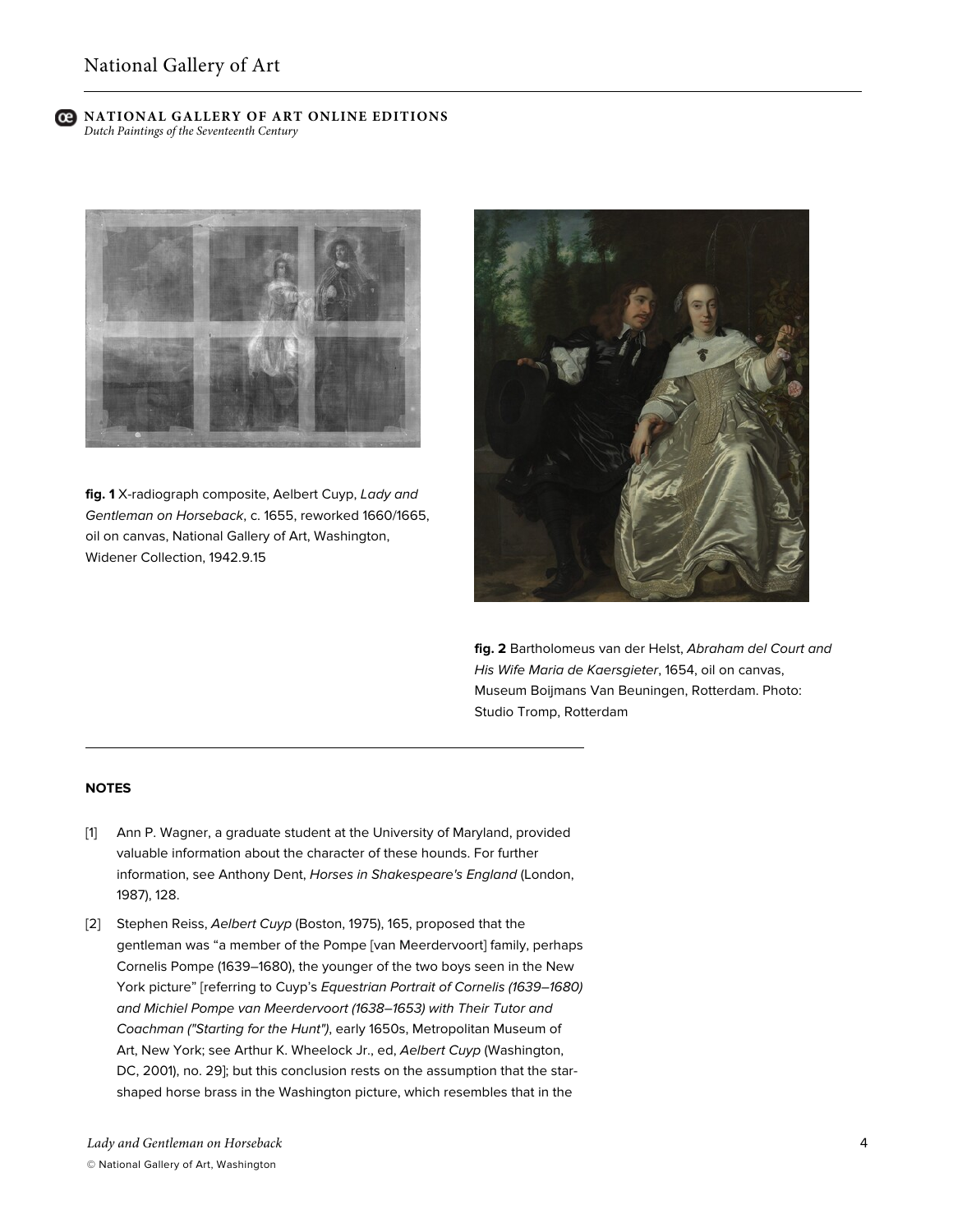# **NATIONAL GALLERY OF ART ONLINE EDITIONS**

*Dutch Paintings of the Seventeenth Century*

New York picture, relates to the family crest. On the other hand, in a letter dated February 25, 1984 (NGA curatorial files), Alan Chong noted that the horse brass in the National Gallery's picture is similar to the stylized fivepointed oak leaf that appears in the Berk family crest. In fact, according to the archivist of the Municipal Archives in Dordrecht, these horse brasses were standard decorative elements of Turkish origin and cannot be connected with family crests. Indeed, exactly the same motifs occur on the horse brass in Paulus Potter's 1653 life-size equestrian portrait of Dirck Tulp, in the Six Collection, Amsterdam. The suggestion has also been made in a number of the Widener collection catalogs (see Bibliography) that the woman, because of her younger appearance, may be the man's daughter.

- [3] The painting is in the Zeeuws Genootschap van Kunst en Wetenschap, Middelburg. Alan Chong kindly provided this information in a letter, February 5, 1990 (NGA curatorial files).
- [4] This identification, however, does not explain the two letters, *JH*, embroidered on the woman's saddlecloth. These initials have not yet been connected with any name.
- [5] The red socks can be seen through the somewhat translucent surface paint.
- [6] Another connection is the architecture of the building; though not identical, it is similar in character to that in the Washington painting. This structure is probably a fanciful evocation of an ancient fortified chateau such as Cuyp may have seen on his trip along the Rhine.
- [7] Eddy de Jongh noted: "The hunt is synonymous with the game of love and it . . . was a current and naturally obvious metaphor." Eddy de Jongh, "Erotica in *vogelperspectief: De dubbelzinnigheid van een reeks 17de eeuwse genrevoorstellingen*," *Simiolus* 3 (1968–1969): 34.
- [8] Although the burdock leaf can be a symbol of either virtue and fidelity or vice and lust, the context of the scene clearly points toward the first alternative. See Melinda B. Parsons and William M. Ramsay, "The Scarlet Letter and an Herbal Tradition," *Emerson Society Quarterly* 29 (4th Quarter, 1983): 197–207.
- [9] See Arthur K. Wheelock Jr., ed., *Aelbert Cuyp* (Washington, DC, 2001), no. 39.

#### **TECHNICAL SUMMARY**

The original support, a fairly coarse fabric, has been lined with the vertical tacking margins trimmed. Cusping is visible along all edges. Both the top and bottom tacking margins have been unfolded and incorporated into the picture plane. The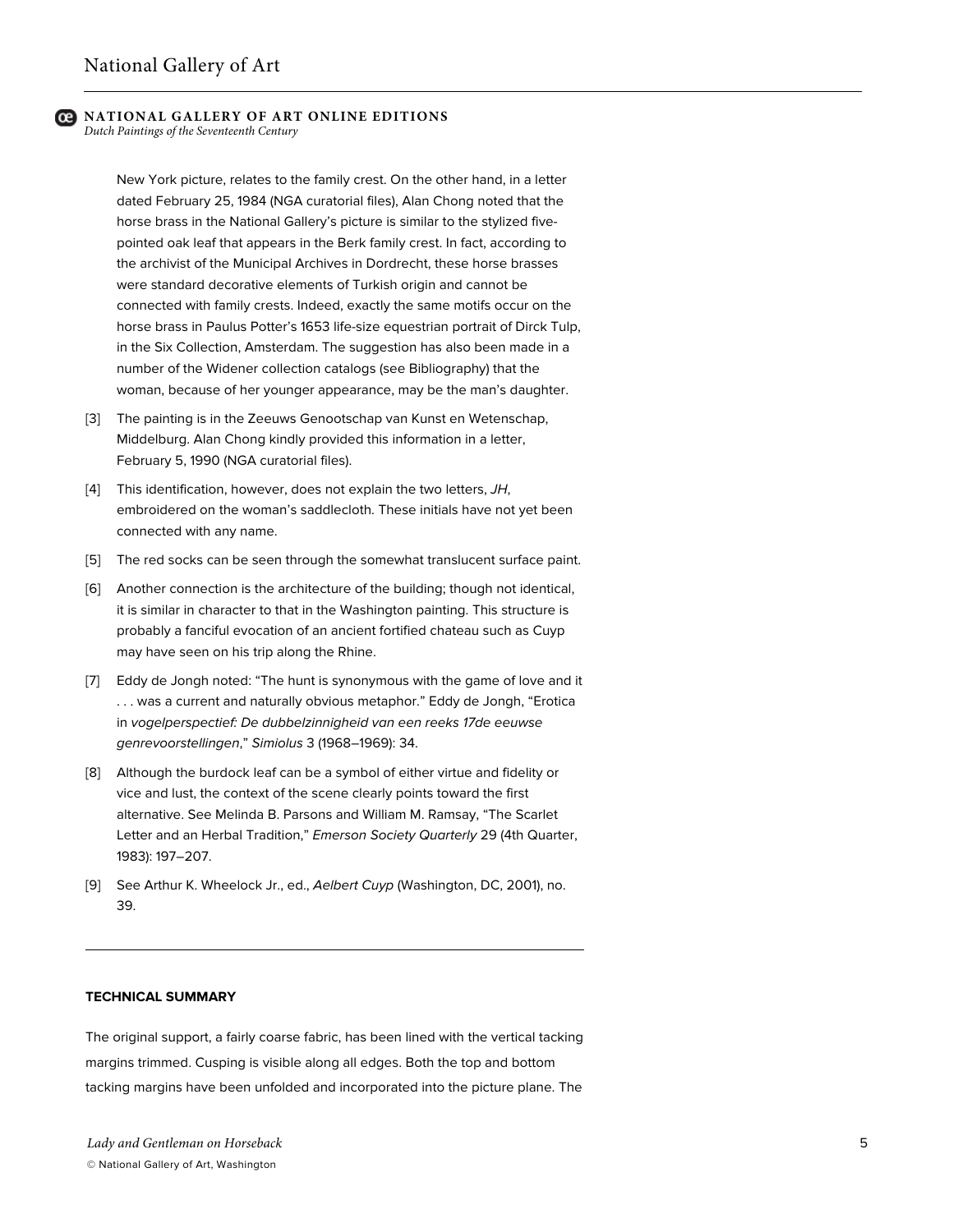painting is generally in good condition, although tears are found near the top edge, left of center, and the right edge, near the lower right corner. The canvas was prepared with a double ground: an orange-red lower layer covered by a gray upper layer.

Paint is applied in thin opaque layers. Numerous artist's changes are visible as pentimenti and with infrared reflectography at 1.2 to 5 microns [1] and Xradiography. The man had shorter hair and wore a brimmed hat, a decorated tunic, and an embroidered cape tied under his plain collar. The woman, whose proper right arm was raised to hold the reins, wore a large brimmed hat pushed back on her head, a cape, and an ornate dress that fell over the horse's right side. The white horse's decorated martingale was slung lower. The boy in the middleground was running, accompanied by five greyhounds. Contour changes were made in the seated rider at the far left and in the lower left landscape.

The lining canvas was in place when the painting was treated privately in 1942, and records indicate at least two generations of inpainting were present. Prior to acquisition, discolored varnish and earlier inpainting were removed, and a surface coating of varnish applied. The painting was treated in 1998–1999, at which time the 1942 varnish and inpainting, which had discolored, were removed. During that treatment it was determined that faded yellow lake glazes probably caused discoloration of the leaves in the lower left and smalt degradation probably caused discoloration of the man's jacket.[2]

[1] Infrared reflectography was performed using a Kodak 310-21X Focal plane array PtSi camera.

[2] Cross-sections of the painting were analyzed by the NGA Scientific Research department using light microscopy as well as scanning electron microscopy in conjunction with energy-dispersive spectrometry (see report dated June 6, 1998, in NGA Conservation department files).

## **PROVENANCE**

(Thomas Emmerson [c. 1776-1855], London) before 1834.[1] purchased through Henry Artaria by Edmund Higginson [1802-1871], Saltmarshe Castle, near Bromyard,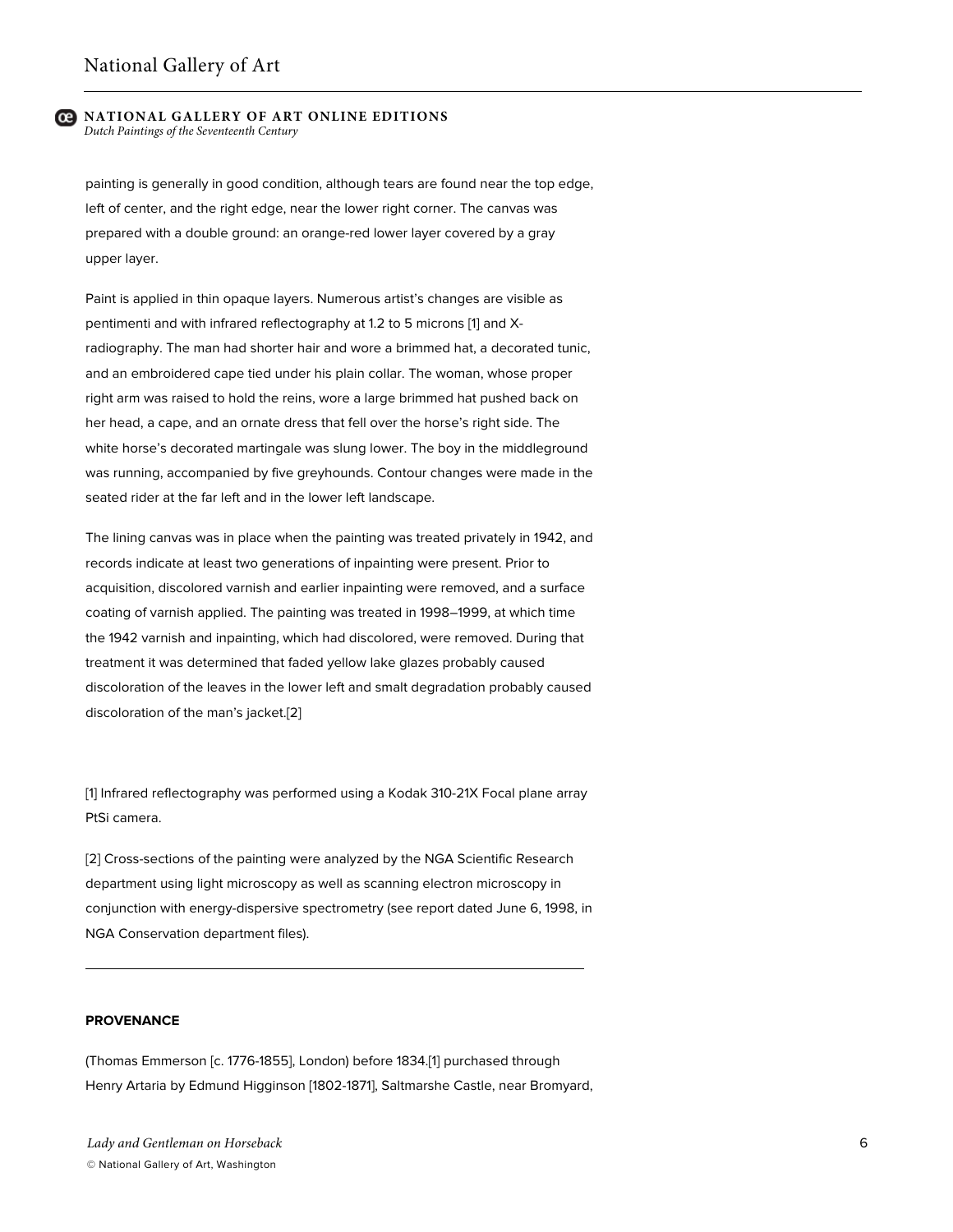Herefordshire, before 1842;[2] (his sale, Christie & Manson, London, 4 June 1846, no. 212, as *The Departure for the Chase*, bought in); (his sale, Christie, Manson & Woods, London, 16 June 1860, no. 34, as *The Departure for the Chase*); (Charles J. Nieuwenhuys, Brussels and London). Adrian John Hope [1811-1863], London; (his estate sale, Christie, Manson & Woods, London, 30 June 1894, no. 22, as *Grand Landscape*); (Charles J. Wertheimer, London). (Charles Sedelmeyer, Paris); sold 1894 to Peter A.B. Widener, Lynnewood Hall, Elkins Park, Pennsylvania;[3] inheritance from Estate of Peter A.B. Widener by gift through power of appointment of Joseph E. Widener, Elkins Park, Pennsylvania; gift 1942 to NGA.

[1] John Smith describes the painting as "formerly in the possession of Thomas Emmerson, Esq." (John Smith, *A Catalogue Raisonné of the Works of the Most Eminent Dutch, Flemish and French Painters*, 9 vols., London, 1829–1842: 5[1834]: no. 177). Emmerson was apparently a dealer and collector, and the first auction of paintings in which he was the only seller took place in London in 1829. There were several other sales of paintings in his possession, from the 1830s through the 1850s, but the Gallery's painting has not been found in any of the catalogues.

[2] John Smith, *A Catalogue Raisonné of the Works of the Most Eminent Dutch, Flemish and French Painters*, 9 vols., London, 1829–1842: 9(1842):664.

[3] Widener Collection records, in NGA curatorial files.

## **EXHIBITION HISTORY**

2001 Aelbert Cuyp, National Gallery of Art, Washington, D.C.; The National Gallery, London; Rijksmuseum, Amsterdam, 2001-2002, no. 40, repro.

## **BIBLIOGRAPHY**

- 1829 Smith, John. *A Catalogue Raisonné of the Works of the Most Eminent Dutch, Flemish and French Painters*. 9 vols. London, 1829-1842: 5(1834):334, no. 177; 9(1842):664, no. 48.
- 1885 *Catalogue of Paintings Forming the Collection of P.A.B. Widener,*

*Lady and Gentleman on Horseback* © National Gallery of Art, Washington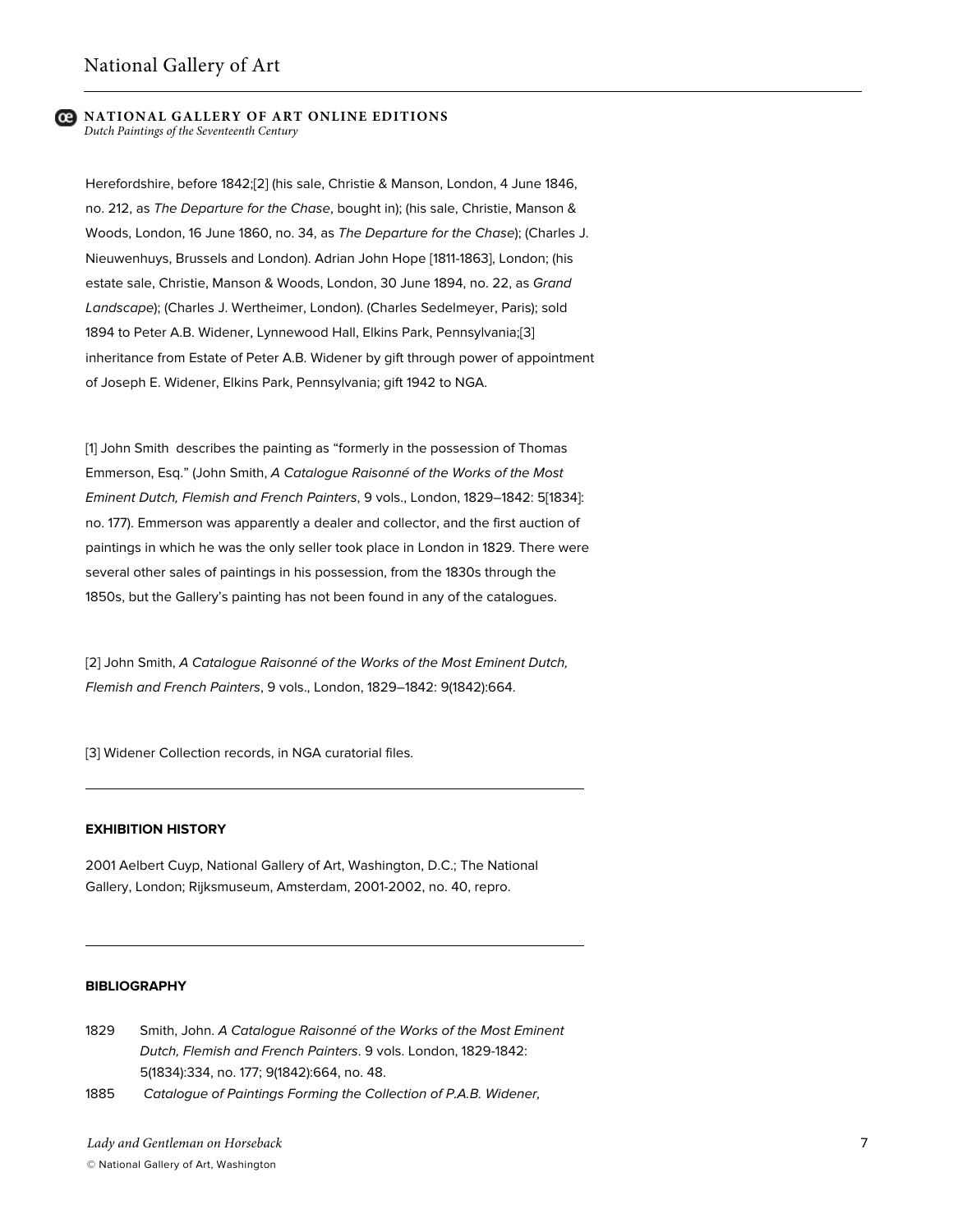# **NATIONAL GALLERY OF ART ONLINE EDITIONS**

*Dutch Paintings of the Seventeenth Century*

*Ashbourne, near Philadelphia*. 2 vols. Paris, 1885-1900: 2(1900):142. 1894 Richter, Jean Paul. "Versteigerung der Adrian Hope-Sammlung in London." *Repertorium für Kunstwissenschaft* 17 (June 1894): 331.

- 1898 Sedelmeyer, Charles. *Illustrated Catalogue of 300 Paintings by Old Masters of the Dutch, Flemish, Italian, French, and English schools, being some of the principal pictures which have at various time formed part of the Sedelmeyer Gallery*. Paris, 1898: 18-19, no. 9.
- 1907 Hofstede de Groot, Cornelis. *A Catalogue Raisonné of the Works of the Most Eminent Dutch Painters of the Seventeenth Century*. 8 vols. Translated by Edward G. Hawke. London, 1907-1927: 2(1909):183-184, no. 618.
- 1907 Hofstede de Groot, Cornelis. *Beschreibendes und kritisches Verzeichnis der Werke der hervorragendsten holländischen Maler des XVII. Jahrhunderts*. 10 vols. Esslingen and Paris, 1907-1928: 2(1908):174, no. 618.
- 1913 Hofstede de Groot, Cornelis, and Wilhelm R. Valentiner. *Pictures in the collection of P. A. B. Widener at Lynnewood Hall, Elkins Park, Pennsylvania: Early German, Dutch & Flemish Schools*. Philadelphia, 1913: unpaginated, repro.
- 1914 Sedelmeyer, Charles. *Hundred masterpieces. A selection from the pictures by old masters which form or have formed part of the Sedelmeyer Gallery*. Paris, 1914: 6, no. 1, repro.
- 1923 *Paintings in the Collection of Joseph Widener at Lynnewood Hall*. Intro. by Wilhelm R. Valentiner. Elkins Park, Pennsylvania, 1923: unpaginated, repro.
- 1927 Staatliche Gemäldegalerie. *Katalog der Staatlichen Gemäldegalerie zu Dresden*. 11th ed. Dresden, 1927: 571.
- 1930 Holmes, Jerrold. "The Cuyps in America." *Art in America* 18, no. 4 (June 1930): 168, 181, 185, no. 35.
- 1931 *Paintings in the Collection of Joseph Widener at Lynnewood Hall*. Intro. by Wilhelm R. Valentiner. Elkins Park, Pennsylvania, 1931: 36, repro.
- 1942 National Gallery of Art. *Works of art from the Widener collection*. Washington, 1942: 5.
- 1948 National Gallery of Art. *Paintings and Sculpture from the Widener Collection*. Washington, 1948 (reprinted 1959): 56, repro.
- 1953 Reiss, Stephen. "Aelbert Cuyp." *The Burlington Magazine* 95, no. 599 (February 1953): 45, pl. 14.
- 1965 National Gallery of Art. *Summary Catalogue of European Paintings and Sculpture*. Washington, 1965: 35.
- 1968 National Gallery of Art. *European Paintings and Sculpture, Illustrations*. Washington, 1968: 28, repro.
- 1974 Broos, Ben P. J. "Rembrandt's Portrait of a Pole and His Horse." *Simiolus* 7, no. 4 (1974): 198 n. 9.
- 1975 *European Paintings: An Illustrated Summary Catalogue*. National Gallery